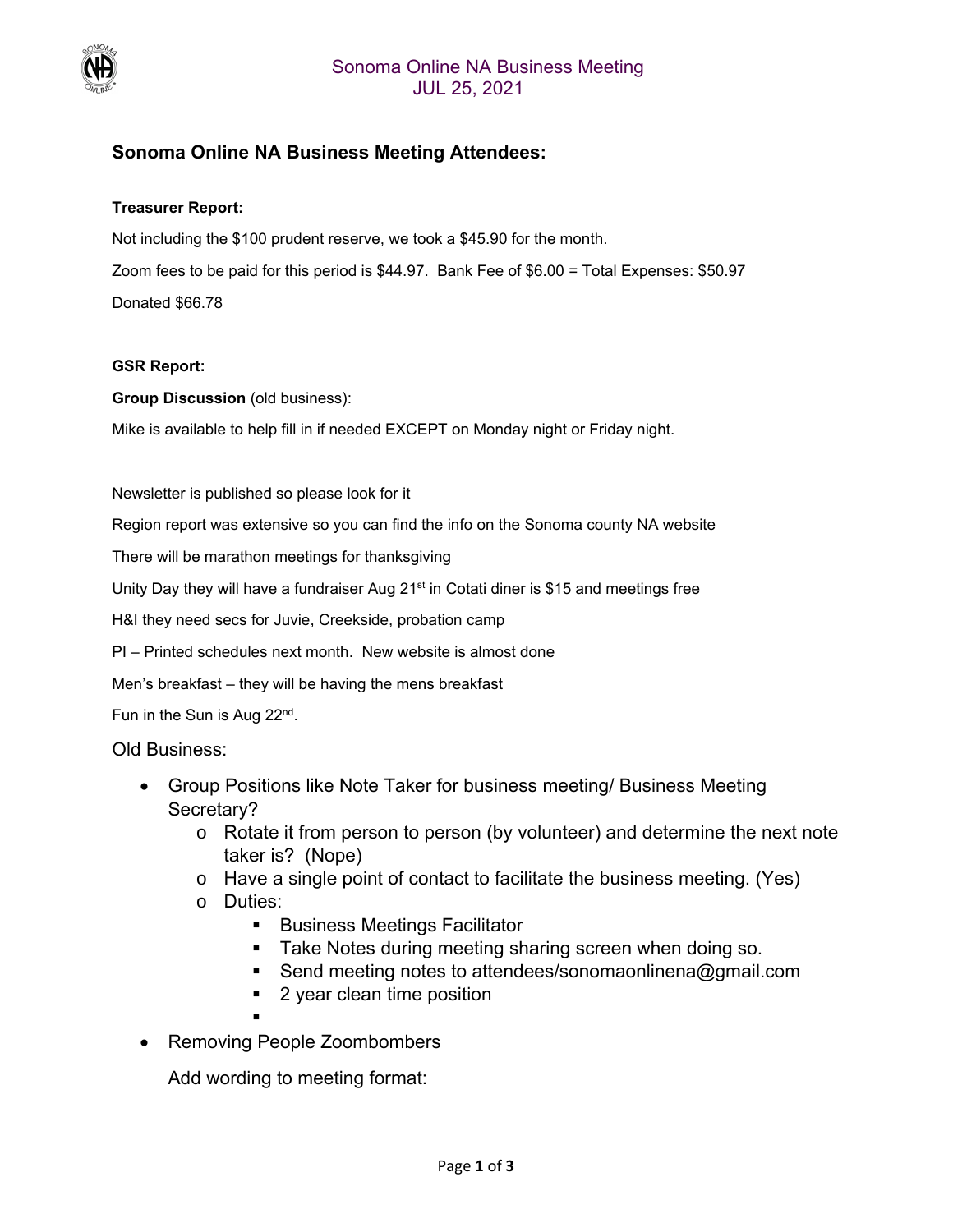



- o Our first tradition states that "personal recovery depends on NA unity". This means that if someone is disruptive by displaying inappropriate images or engaging in harassing or otherwise disruptive behavior, they will be removed from the meeting.
	- Add: *We ask that you please turn off your camera if you will be moving around extensively, vaping or smoking.*

## New Business:

- Meeting Format
	- o Readings were not the reading format that we use as part of our meeting format website links. A secretary used a different format for the readings and it had multiple screens that was difficult to navigate.
		- Talk to the secretary that was using that format to get more insight and table the discussion for next week when that secretary is present.
		- Stick to the format that we currently use
		- **Make sure the secretary knows how to access the readings.** 
			- Main goal is to stop the click through readings.
		- Maybe not an issue/could have been a one time occurrence.

# Update format in literature section:

In lieu of being able to physically provide literature at our **this** meetings during the pandemic, we have compiled a list of sites that have NA literature hosted that can be viewed online. We are not affiliated with these sites or groups. The list of viewable NA literature can be found on our website by clicking on the "Literature" link. You can purchase literature online by going to **norcalna.org**. The link can also be found on our web page.

Fix spelling error from "rasie" to "raise"

Upon entry to the meeting your microphone will be muted. If you wish to speak please rasie your virtual hand and the host will have to unmute you. The chat is limited to host only and will become available after the meeting.

- Zoom Training
	- o No More Zoom Training update website accordingly
	- o Outgoing secretary or Co-Host is responsible to train the incoming trusted servant.
- Should we have a WhatsApp group for a group text to see about getting positions covered in a group chat group. Discussed – nobody is interested in something like that at this time.

### Open Commitments:

GSR Commitment for this group is available – please make announcement at the meetings that our GRS is looking to rotate. Mike will continue to fulfill position but has announced so someone else can fill position (spirit of rotation)